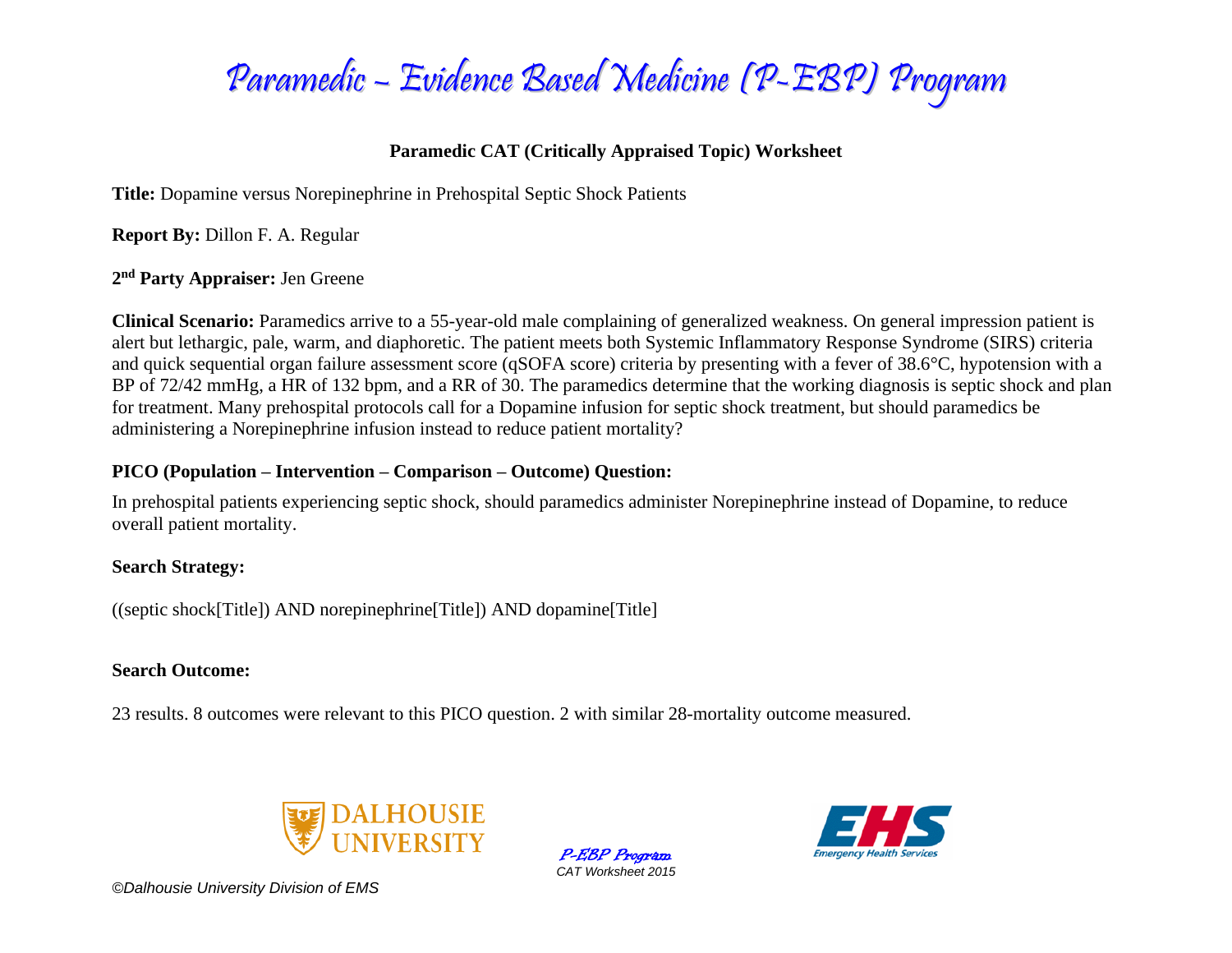# Paramedic – Evidence Based Medicine (P-EBP) Program

| <b>Relevant Papers:</b> |                                                                                                       |                                                                                                                                                                                                |                                          |                                                                                                                                                                                                                                                                                                                                                                                                                                                                                                                                                                                    |                                                                                                                                                                                                                                                                                                                                                                                                                                                                                                                                                                    |
|-------------------------|-------------------------------------------------------------------------------------------------------|------------------------------------------------------------------------------------------------------------------------------------------------------------------------------------------------|------------------------------------------|------------------------------------------------------------------------------------------------------------------------------------------------------------------------------------------------------------------------------------------------------------------------------------------------------------------------------------------------------------------------------------------------------------------------------------------------------------------------------------------------------------------------------------------------------------------------------------|--------------------------------------------------------------------------------------------------------------------------------------------------------------------------------------------------------------------------------------------------------------------------------------------------------------------------------------------------------------------------------------------------------------------------------------------------------------------------------------------------------------------------------------------------------------------|
| <b>AUTHOR, DATE</b>     | POPULATION:<br><b>SAMPLE</b><br><b>CHARACTERISTICS</b>                                                | <b>DESIGN (LOE)</b>                                                                                                                                                                            | <b>OUTCOMES</b>                          | <b>RESULTS</b>                                                                                                                                                                                                                                                                                                                                                                                                                                                                                                                                                                     | STRENGTHS/<br><b>WEAKNESSES</b>                                                                                                                                                                                                                                                                                                                                                                                                                                                                                                                                    |
| De Backer, 2012         | 1,360 patients in septic shock<br>(observational).<br>1,408 patients in septic shock<br>(randomized). | Meta-analysis<br>comparing five<br>observational studies<br>and six randomized<br>controlled trials.<br>This study contains<br>both prospective and<br>retrospective aspects.<br>LOE: Level 1. | 28-day mortality or closest<br>estimate. | Observational results:<br>Relative risk, 1.23; confidence<br>interval, $1.05-1.43$ ; $p < .01$ .<br>Dopamine administration was<br>associated with an increased<br>risk of death over Norepi.<br><b>RCT</b> results:<br>Relative risk, 1.12; confidence<br>interval, $1.01-1.20$ ; $p = .035$ .<br>Dopamine was associated<br>with an increased risk of death<br>over Norepi.<br>In the two trials that reported<br>arrhythmias, these were more<br>frequent with dopamine than<br>with norepinephrine (relative<br>risk, 2.34; confidence interval,<br>$1.46 - 3.77$ ; p = .001). | Strengths:<br>- This study only included<br>patients in confirmed<br>septic shock.<br>- Had a large number of<br>patients for an adequate<br>sample size.<br>- This study used the most<br>relevant and wide scale<br>databases for study search,<br>so relevant studies would<br>not be missed.<br>Weaknesses:<br>- Outcomes from some<br>studies varied from 28<br>days of mortality.<br>- Varied endpoints with<br>some studies looking at<br>hemodynamic instability<br>rather than mortality.<br>- Could not assess >28<br>days for mortality of<br>patients. |



P-EBP Program *CAT Worksheet 2015*

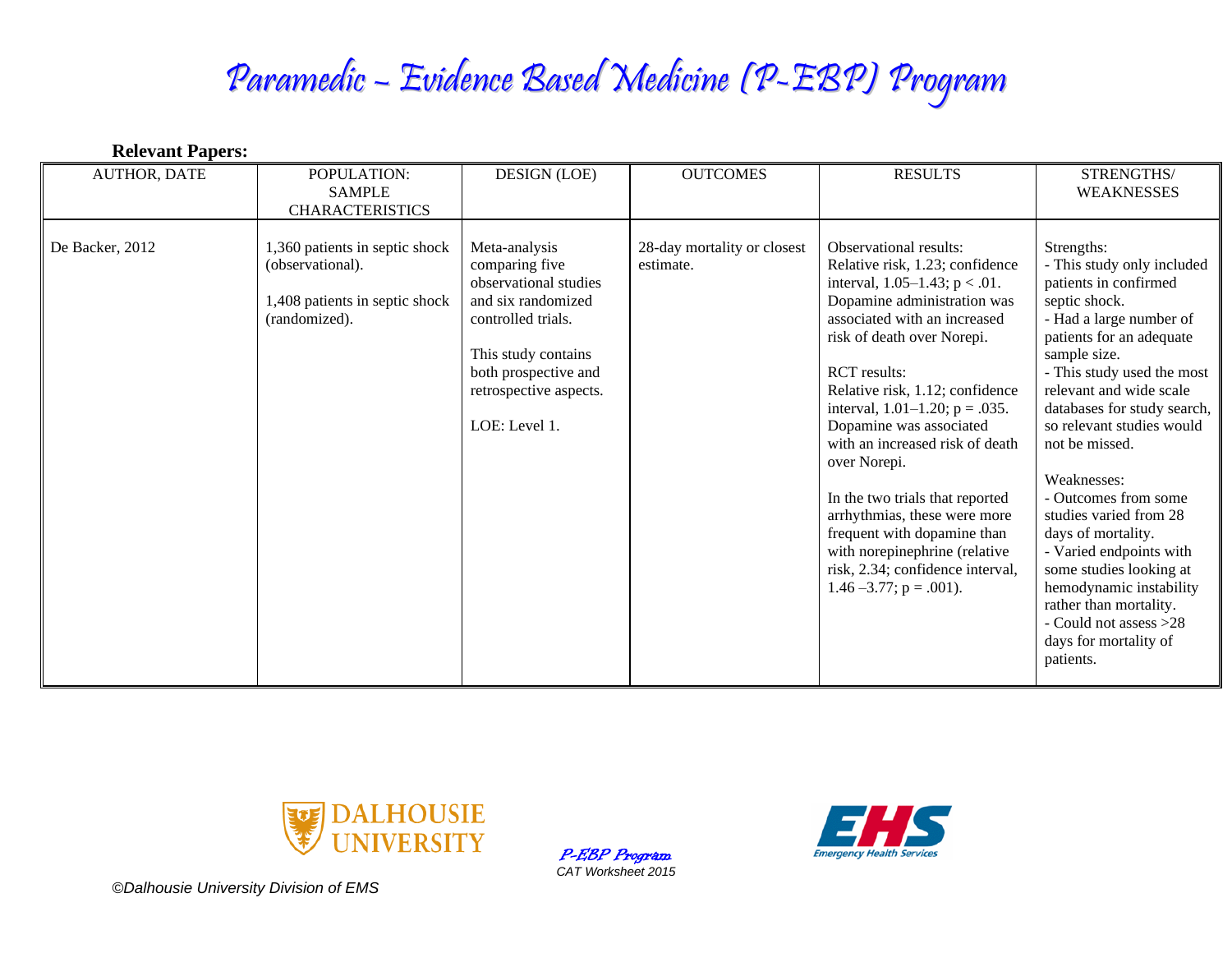# Paramedic – Evidence Based Medicine (P-EBP) Program

| Vasu, 2012 | Six studies including 2,043<br>critically ill patients with<br>septic shock or in a<br>population of critically ill<br>patients with shock<br>predominantly secondary to<br>sepsis. | Systematic Review of<br>Six Randomized<br>Clinical Trials.<br>Has both prospective<br>and retrospective<br>aspects.<br>LOE: Level 1. | 28-day or in-hospital<br>mortality. | There were $479(48%)$ deaths in<br>the norepinephrine group and<br>555 $(53%)$ deaths in the<br>dopamine group. There was<br>statistically significant<br>superiority of norepinephrine<br>over dopamine for the outcome<br>of in-hospital or 28-day<br>mortality: pooled RR: 0.91<br>$(95\% \text{ CI } 0.83 \text{ to } 0.99; \text{ P} = .028)$<br>Secondarily, it was found that a<br>statistically significant decrease<br>in the rate of cardiac<br>arrhythmias in the<br>norepinephrine group as<br>compared to the dopamine<br>group: pooled RR: $0.43$ (95%)<br>CI 0.26 to 0.69; $P \leq .001$ ). | Strengths:<br>- Included only relevant<br>randomized clinical trials.<br>- Used Cochrane's risk of<br>bias tool to assess the<br>quality of studies.<br>Weaknesses:<br>- The main limitation of<br>the study is that it is<br>dominated by the study of<br>De Backer and colleagues.<br>- This study included<br>patients' with cardiogenic,<br>septic, and hypovolemic<br>shock; however, the<br>majority of the patients<br>had sepsis as the etiology<br>of the shock. |
|------------|-------------------------------------------------------------------------------------------------------------------------------------------------------------------------------------|--------------------------------------------------------------------------------------------------------------------------------------|-------------------------------------|------------------------------------------------------------------------------------------------------------------------------------------------------------------------------------------------------------------------------------------------------------------------------------------------------------------------------------------------------------------------------------------------------------------------------------------------------------------------------------------------------------------------------------------------------------------------------------------------------------|---------------------------------------------------------------------------------------------------------------------------------------------------------------------------------------------------------------------------------------------------------------------------------------------------------------------------------------------------------------------------------------------------------------------------------------------------------------------------|
|------------|-------------------------------------------------------------------------------------------------------------------------------------------------------------------------------------|--------------------------------------------------------------------------------------------------------------------------------------|-------------------------------------|------------------------------------------------------------------------------------------------------------------------------------------------------------------------------------------------------------------------------------------------------------------------------------------------------------------------------------------------------------------------------------------------------------------------------------------------------------------------------------------------------------------------------------------------------------------------------------------------------------|---------------------------------------------------------------------------------------------------------------------------------------------------------------------------------------------------------------------------------------------------------------------------------------------------------------------------------------------------------------------------------------------------------------------------------------------------------------------------|

#### **Comments:**

From the results of these two large meta-analyses, and general research available on academic databases, Norepinephrine provides a reduced chance of mortality, in comparison to Dopamine, following a diagnosis of septic shock. What's interesting, it seems that these two studies also highlighted that Norepi produces less arrythmias following administration in patients with septic shock in place of Dopamine. Suggesting that this reduction in arrythmias, may correlate with 28-day mortality and other adverse effects from septic shock and Dopamine administration.

### **Consider:**

The main considerations for restricting the provision of norepinephrine in the prehospital environment could include tangible measures such as cost efficiency or storage requirements, which may warrant a second study to determine efficacy.



P-EBP Program *CAT Worksheet 2015*